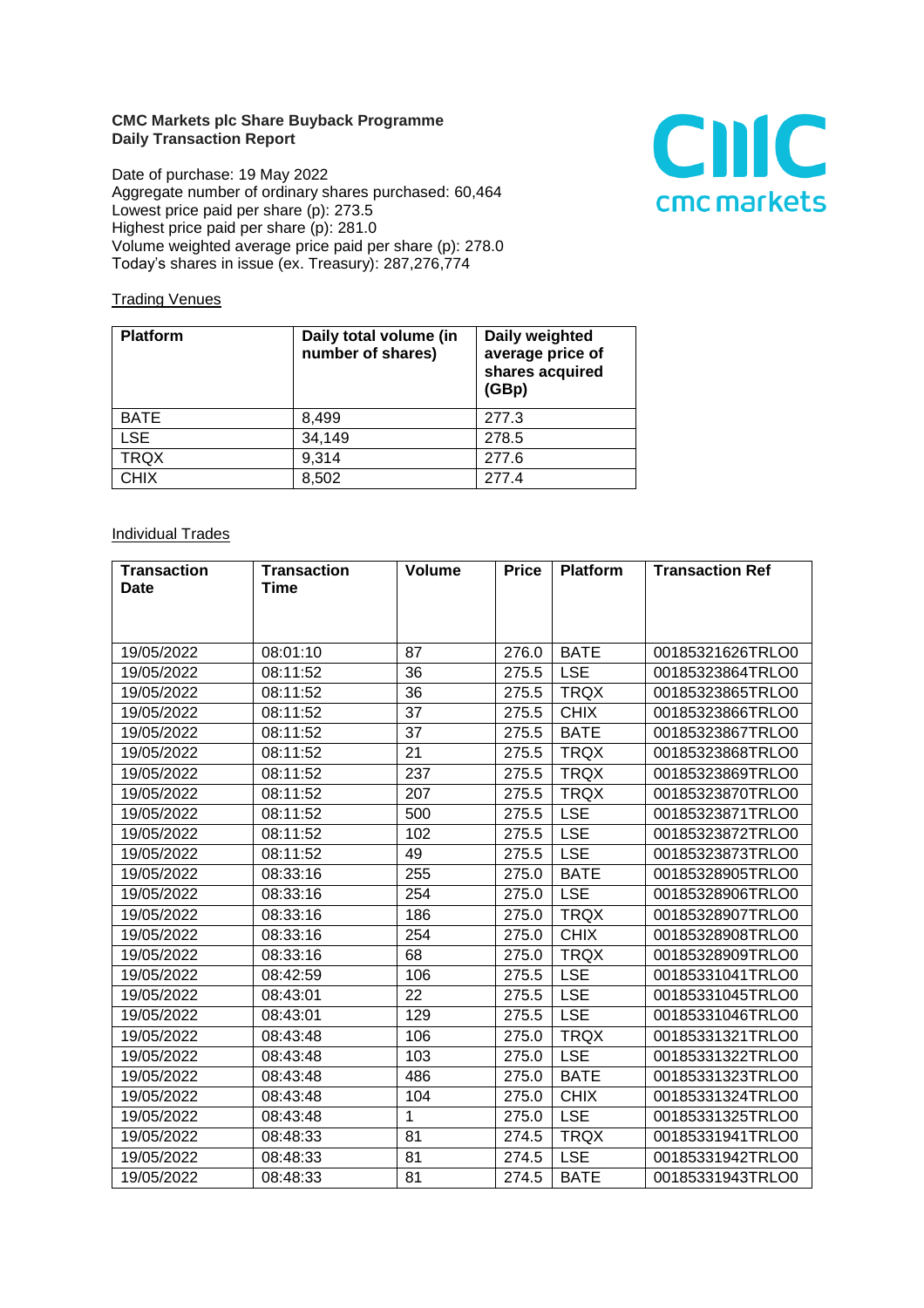| 19/05/2022 |                      | 81             | 274.5     | <b>CHIX</b> | 00185331944TRLO0 |
|------------|----------------------|----------------|-----------|-------------|------------------|
| 19/05/2022 | 08:48:33<br>09:14:40 | 40             | 274.0     | <b>TRQX</b> | 00185336601TRLO0 |
| 19/05/2022 | 09:14:40             | 40             | 274.0     | <b>LSE</b>  | 00185336602TRLO0 |
| 19/05/2022 | 09:14:40             | 40             | 274.0     | <b>CHIX</b> | 00185336603TRLO0 |
|            |                      | 41             |           | <b>BATE</b> |                  |
| 19/05/2022 | 09:14:40             |                | 274.0     |             | 00185336604TRLO0 |
| 19/05/2022 | 09:14:40             | 831            | 274.0     | <b>CHIX</b> | 00185336605TRLO0 |
| 19/05/2022 | 09:14:40             | 208            | 274.0     | <b>BATE</b> | 00185336606TRLO0 |
| 19/05/2022 | 09:14:40             | 40             | 274.0     | <b>BATE</b> | 00185336607TRLO0 |
| 19/05/2022 | 09:14:41             | 373            | 274.5     | <b>LSE</b>  | 00185336610TRLO0 |
| 19/05/2022 | 09:14:43             | 267            | 274.0     | <b>BATE</b> | 00185336612TRLO0 |
| 19/05/2022 | 09:14:51             | 370            | 274.0     | <b>TRQX</b> | 00185336625TRLO0 |
| 19/05/2022 | 09:14:51             | 177            | 274.0     | <b>LSE</b>  | 00185336626TRLO0 |
| 19/05/2022 | 09:14:51             | 373            | 274.0     | <b>CHIX</b> | 00185336627TRLO0 |
| 19/05/2022 | 09:14:51             | 106            | 274.0     | <b>BATE</b> | 00185336628TRLO0 |
| 19/05/2022 | 09:14:51             | $\overline{2}$ | 274.0     | <b>TRQX</b> | 00185336629TRLO0 |
| 19/05/2022 | 09:14:51             | 325            | 274.0     | <b>TRQX</b> | 00185336630TRLO0 |
| 19/05/2022 | 09:15:59             | 20             | 273.5     | <b>LSE</b>  | 00185336831TRLO0 |
| 19/05/2022 | 09:15:59             | 20             | 273.5     | <b>TRQX</b> | 00185336832TRLO0 |
| 19/05/2022 | 09:15:59             | 21             | 273.5     | <b>BATE</b> | 00185336833TRLO0 |
| 19/05/2022 | 09:15:59             | 14             | 273.5     | <b>CHIX</b> | 00185336834TRLO0 |
| 19/05/2022 | 09:16:10             | 10             | 273.5     | <b>TRQX</b> | 00185336914TRLO0 |
| 19/05/2022 | 09:16:10             | 10             | 273.5     | <b>LSE</b>  | 00185336915TRLO0 |
| 19/05/2022 | 09:16:10             | 11             | 273.5     | <b>BATE</b> | 00185336916TRLO0 |
| 19/05/2022 | 09:16:10             | 10             | 273.5     | <b>CHIX</b> | 00185336917TRLO0 |
| 19/05/2022 | 09:46:24             | 23             | 275.0     | <b>LSE</b>  | 00185341537TRLO0 |
| 19/05/2022 | 09:46:25             | 493            | 275.5     | <b>LSE</b>  | 00185341539TRLO0 |
| 19/05/2022 | 09:46:34             | 600            | 275.0     | <b>LSE</b>  | 00185341559TRLO0 |
| 19/05/2022 | 09:46:34             | 116            | 275.5     | <b>LSE</b>  | 00185341560TRLO0 |
| 19/05/2022 | 09:49:17             | 179            | 276.0     | <b>LSE</b>  | 00185342029TRLO0 |
| 19/05/2022 | 09:49:19             | 96             | 276.0     | <b>LSE</b>  | 00185342031TRLO0 |
| 19/05/2022 | 09:49:22             | 64             | 276.0     | <b>LSE</b>  | 00185342034TRLO0 |
| 19/05/2022 | 09:49:25             | 24             | 276.0     | <b>LSE</b>  | 00185342040TRLO0 |
| 19/05/2022 | 09:49:28             | 16             | 276.0     | <b>LSE</b>  | 00185342062TRLO0 |
| 19/05/2022 | 09:49:31             | 6              | 276.0     | <b>LSE</b>  | 00185342066TRLO0 |
| 19/05/2022 | 09:49:32             | 4              | 277.0 LSE |             | 00185342068TRLO0 |
| 19/05/2022 | 09:49:32             | 500            | 277.5     | <b>LSE</b>  | 00185342069TRLO0 |
| 19/05/2022 | 09:49:32             | 299            | 277.5     | <b>LSE</b>  | 00185342070TRLO0 |
| 19/05/2022 | 09:49:34             | 33             | 276.5     | <b>LSE</b>  | 00185342075TRLO0 |
| 19/05/2022 | 09:49:34             | 388            | 277.5     | <b>LSE</b>  | 00185342076TRLO0 |
| 19/05/2022 | 09:49:37             | 350            | 278.0     | <b>LSE</b>  | 00185342078TRLO0 |
| 19/05/2022 | 09:49:38             | 130            | 278.5     | <b>LSE</b>  | 00185342080TRLO0 |
| 19/05/2022 | 09:49:39             | 96             | 278.5     | <b>LSE</b>  | 00185342081TRLO0 |
| 19/05/2022 | 09:49:40             | 129            | 279.0     | <b>LSE</b>  | 00185342088TRLO0 |
| 19/05/2022 | 09:49:43             | 92             | 279.0     | <b>LSE</b>  | 00185342089TRLO0 |
| 19/05/2022 | 09:49:45             | 119            | 277.5     | <b>LSE</b>  | 00185342096TRLO0 |
| 19/05/2022 |                      | 178            |           | <b>LSE</b>  |                  |
|            | 09:49:46             |                | 278.5     |             | 00185342098TRLO0 |
| 19/05/2022 | 09:49:49             | 83             | 278.5     | <b>LSE</b>  | 00185342108TRLO0 |
| 19/05/2022 | 09:49:52             | 44             | 278.5     | <b>LSE</b>  | 00185342112TRLO0 |
| 19/05/2022 | 09:49:55             | 21             | 278.5     | <b>LSE</b>  | 00185342119TRLO0 |
| 19/05/2022 | 09:49:58             | 11             | 278.5     | <b>LSE</b>  | 00185342134TRLO0 |
| 19/05/2022 | 09:50:01             | 5              | 278.5     | <b>LSE</b>  | 00185342140TRLO0 |
| 19/05/2022 | 09:50:03             | 3              | 278.5     | <b>LSE</b>  | 00185342149TRLO0 |
| 19/05/2022 | 09:50:04             | $\mathbf 1$    | 278.5     | <b>LSE</b>  | 00185342160TRLO0 |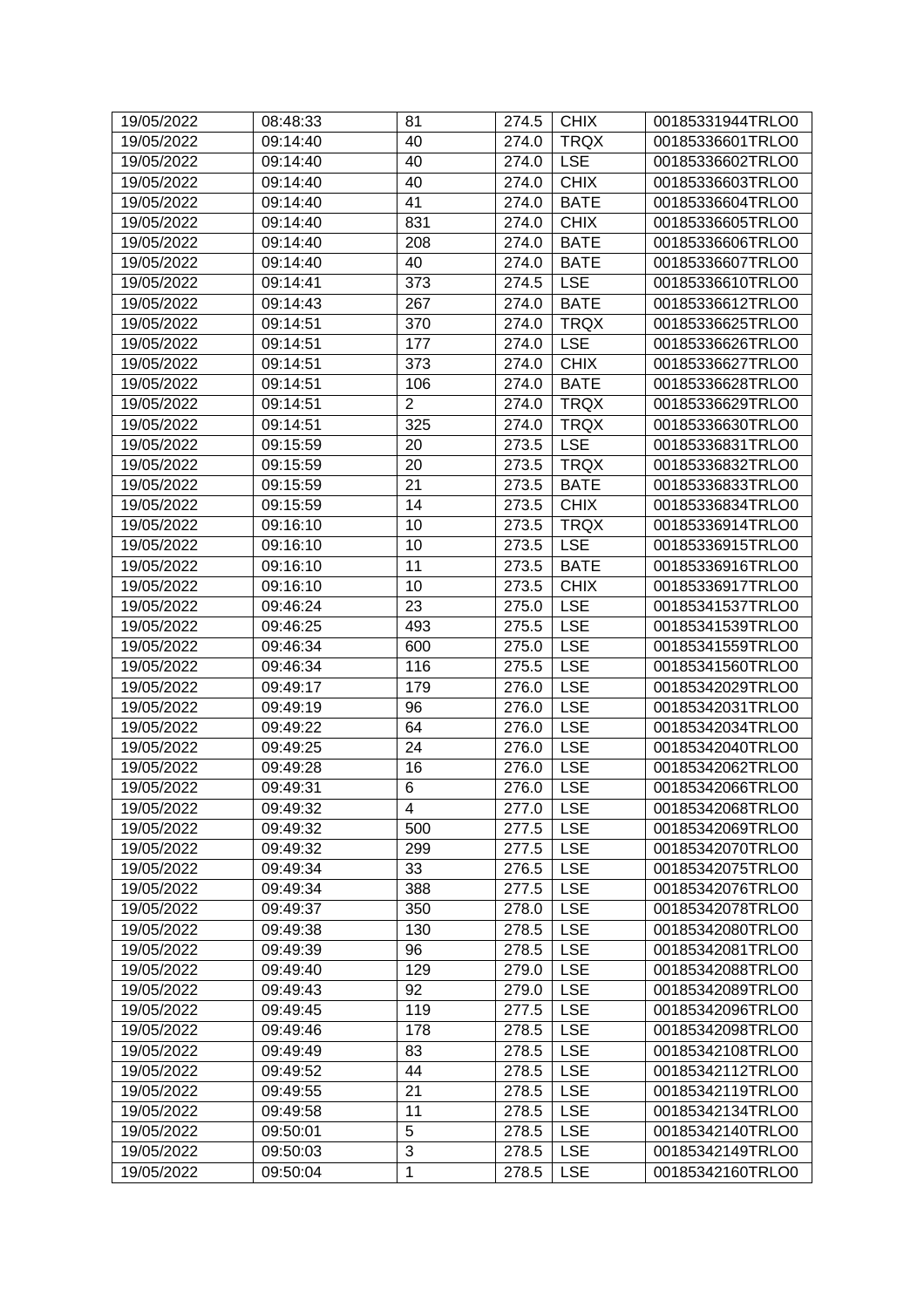| 19/05/2022 | 09:50:54 | $\mathbf{1}$   | 279.0 | <b>LSE</b>  | 00185342259TRLO0 |
|------------|----------|----------------|-------|-------------|------------------|
| 19/05/2022 | 09:50:55 | 70             | 279.0 | <b>LSE</b>  | 00185342260TRLO0 |
| 19/05/2022 | 09:53:03 | 23             | 278.5 | <b>TRQX</b> | 00185342535TRLO0 |
| 19/05/2022 | 09:53:03 | 1,152          | 278.5 | <b>LSE</b>  | 00185342536TRLO0 |
| 19/05/2022 | 09:53:03 | 117            | 278.5 | <b>CHIX</b> | 00185342537TRLO0 |
| 19/05/2022 | 09:53:03 | 24             | 278.5 | <b>BATE</b> | 00185342538TRLO0 |
| 19/05/2022 | 09:58:23 | 353            | 278.0 | <b>TRQX</b> | 00185343427TRLO0 |
| 19/05/2022 | 09:58:23 | 353            | 278.0 | <b>LSE</b>  | 00185343428TRLO0 |
| 19/05/2022 | 09:58:24 | 16             | 278.0 | <b>CHIX</b> | 00185343429TRLO0 |
| 19/05/2022 | 09:58:24 | 16             | 278.0 | <b>BATE</b> | 00185343430TRLO0 |
| 19/05/2022 | 10:20:23 | 241            | 277.0 | <b>LSE</b>  | 00185348897TRLO0 |
| 19/05/2022 | 10:20:23 | 241            | 277.0 | <b>TRQX</b> | 00185348898TRLO0 |
| 19/05/2022 | 10:20:23 | 242            | 277.0 | <b>CHIX</b> | 00185348899TRLO0 |
| 19/05/2022 | 10:20:23 | 242            | 277.0 | <b>BATE</b> | 00185348900TRLO0 |
| 19/05/2022 | 10:20:25 | 268            | 276.5 | <b>LSE</b>  | 00185348917TRLO0 |
| 19/05/2022 | 10:20:25 | 250            | 276.5 | <b>LSE</b>  | 00185348918TRLO0 |
| 19/05/2022 | 10:20:25 | 22             | 276.5 | <b>TRQX</b> | 00185348919TRLO0 |
| 19/05/2022 | 10:20:25 | 22             | 276.5 | <b>CHIX</b> | 00185348920TRLO0 |
| 19/05/2022 | 10:20:25 | 23             | 276.5 | <b>BATE</b> | 00185348921TRLO0 |
| 19/05/2022 | 10:20:37 | 37             | 276.0 | <b>BATE</b> | 00185348967TRLO0 |
| 19/05/2022 | 10:20:37 | 36             | 276.0 | <b>TRQX</b> | 00185348968TRLO0 |
| 19/05/2022 | 10:20:37 | 36             | 276.0 | <b>LSE</b>  | 00185348969TRLO0 |
| 19/05/2022 | 10:20:37 | 36             | 276.0 | <b>CHIX</b> | 00185348970TRLO0 |
| 19/05/2022 | 10:21:30 | 39             | 276.0 | <b>LSE</b>  | 00185349348TRLO0 |
| 19/05/2022 | 10:21:30 | 38             | 276.0 | <b>TRQX</b> | 00185349349TRLO0 |
| 19/05/2022 | 10:21:30 | 39             | 276.0 | <b>BATE</b> | 00185349350TRLO0 |
| 19/05/2022 | 10:21:30 | 39             | 276.0 | <b>CHIX</b> | 00185349351TRLO0 |
| 19/05/2022 | 10:28:06 | 11             | 276.5 | <b>CHIX</b> | 00185350850TRLO0 |
| 19/05/2022 | 10:28:10 | 45             | 276.5 | <b>CHIX</b> | 00185350855TRLO0 |
| 19/05/2022 | 10:28:10 | 97             | 277.5 | <b>CHIX</b> | 00185350856TRLO0 |
| 19/05/2022 | 10:29:44 | 10             | 275.5 | <b>LSE</b>  | 00185351188TRLO0 |
| 19/05/2022 | 10:38:07 | 10             | 275.5 | <b>TRQX</b> | 00185353536TRLO0 |
| 19/05/2022 | 10:38:07 | 136            | 275.5 | <b>CHIX</b> | 00185353537TRLO0 |
| 19/05/2022 | 10:38:07 | 11             | 275.5 | <b>BATE</b> | 00185353538TRLO0 |
| 19/05/2022 | 10:38:07 | 10             | 275.5 | <b>CHIX</b> | 00185353539TRLO0 |
| 19/05/2022 | 10:38:07 | $\mathbf 1$    | 275.5 | <b>LSE</b>  | 00185353540TRLO0 |
| 19/05/2022 | 10:38:07 | $\mathbf{1}$   | 275.5 | <b>LSE</b>  | 00185353541TRLO0 |
| 19/05/2022 | 10:41:13 | 53             | 275.5 | <b>LSE</b>  | 00185354419TRLO0 |
| 19/05/2022 | 10:41:16 | 31             | 275.5 | <b>LSE</b>  | 00185354442TRLO0 |
| 19/05/2022 | 10:41:19 | 13             | 275.5 | <b>LSE</b>  | 00185354449TRLO0 |
| 19/05/2022 | 10:41:22 | 8              | 275.5 | <b>LSE</b>  | 00185354472TRLO0 |
| 19/05/2022 | 10:41:25 | 3              | 275.5 | <b>LSE</b>  | 00185354484TRLO0 |
| 19/05/2022 | 10:41:28 | $\overline{2}$ | 275.5 | <b>LSE</b>  | 00185354491TRLO0 |
| 19/05/2022 | 10:41:31 | $\mathbf{1}$   | 275.5 | <b>LSE</b>  | 00185354493TRLO0 |
| 19/05/2022 | 10:59:02 | 54             | 274.5 | <b>BATE</b> | 00185358474TRLO0 |
| 19/05/2022 | 10:59:02 | $\mathbf{1}$   | 274.5 | <b>LSE</b>  | 00185358475TRLO0 |
| 19/05/2022 | 10:59:02 | 26             | 274.5 | <b>TRQX</b> | 00185358476TRLO0 |
| 19/05/2022 | 10:59:02 | 17             | 274.5 | <b>TRQX</b> | 00185358477TRLO0 |
| 19/05/2022 | 10:59:02 | 8              | 274.5 | <b>TRQX</b> | 00185358478TRLO0 |
| 19/05/2022 | 11:05:02 | 53             | 275.0 | <b>LSE</b>  | 00185359659TRLO0 |
| 19/05/2022 | 11:05:02 | 53             | 275.5 | <b>CHIX</b> | 00185359660TRLO0 |
| 19/05/2022 | 11:05:03 | 90             | 275.5 | <b>LSE</b>  | 00185359666TRLO0 |
| 19/05/2022 | 11:25:09 | 65             | 274.5 | <b>LSE</b>  | 00185363822TRLO0 |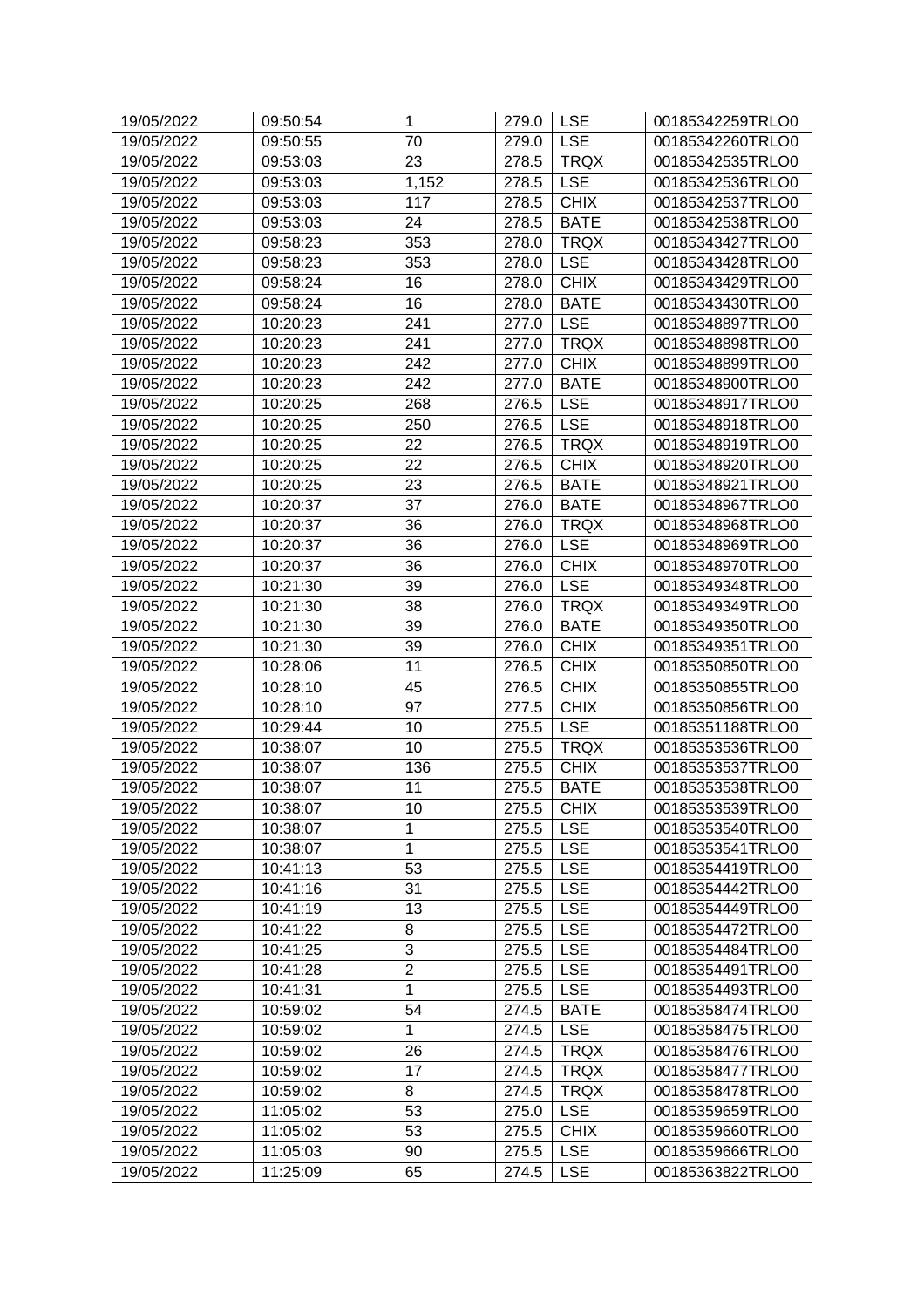| 19/05/2022 | 11:25:09 | 35           | 274.5 | <b>BATE</b> | 00185363823TRLO0 |
|------------|----------|--------------|-------|-------------|------------------|
| 19/05/2022 | 11:25:09 | 90           | 274.5 | <b>CHIX</b> | 00185363824TRLO0 |
| 19/05/2022 | 11:28:54 | $\mathbf{1}$ | 274.0 | <b>LSE</b>  | 00185364462TRLO0 |
| 19/05/2022 | 11:32:58 | 57           | 275.0 | <b>LSE</b>  | 00185365264TRLO0 |
| 19/05/2022 | 11:33:01 | 53           | 275.0 | <b>LSE</b>  | 00185365306TRLO0 |
| 19/05/2022 | 11:33:02 | 14           | 275.0 | <b>LSE</b>  | 00185365309TRLO0 |
| 19/05/2022 | 11:33:02 | 58           | 275.5 | <b>CHIX</b> | 00185365310TRLO0 |
| 19/05/2022 | 11:47:23 | 13           | 276.5 | <b>LSE</b>  | 00185368201TRLO0 |
| 19/05/2022 | 11:47:23 | 394          | 277.0 | <b>TRQX</b> | 00185368202TRLO0 |
| 19/05/2022 | 11:47:24 | 154          | 277.5 | <b>BATE</b> | 00185368207TRLO0 |
| 19/05/2022 | 11:47:24 | 1,372        | 277.5 | <b>BATE</b> | 00185368208TRLO0 |
| 19/05/2022 | 11:48:11 | 22           | 276.5 | <b>TRQX</b> | 00185368328TRLO0 |
| 19/05/2022 | 11:48:11 | 270          | 276.5 | <b>LSE</b>  | 00185368329TRLO0 |
| 19/05/2022 | 11:48:11 | 712          | 276.5 | <b>TRQX</b> | 00185368330TRLO0 |
| 19/05/2022 | 11:48:11 | 75           | 276.5 | <b>LSE</b>  | 00185368331TRLO0 |
| 19/05/2022 | 11:48:11 | 389          | 276.5 | <b>LSE</b>  | 00185368332TRLO0 |
| 19/05/2022 | 11:48:55 | 232          | 276.0 | <b>TRQX</b> | 00185368470TRLO0 |
| 19/05/2022 | 11:48:55 | 113          | 276.0 | <b>TRQX</b> | 00185368471TRLO0 |
| 19/05/2022 | 11:48:55 | 345          | 276.0 | <b>CHIX</b> | 00185368472TRLO0 |
| 19/05/2022 | 11:48:55 | 346          | 276.0 | <b>BATE</b> | 00185368473TRLO0 |
| 19/05/2022 | 12:01:31 | 268          | 276.0 | <b>BATE</b> | 00185371164TRLO0 |
| 19/05/2022 | 12:11:48 | 696          | 276.0 | <b>LSE</b>  | 00185373154TRLO0 |
| 19/05/2022 | 12:11:48 | 268          | 276.0 | <b>TRQX</b> | 00185373155TRLO0 |
| 19/05/2022 | 12:11:48 | 268          | 276.0 | <b>CHIX</b> | 00185373156TRLO0 |
| 19/05/2022 | 12:13:35 | 482          | 276.0 | <b>LSE</b>  | 00185373451TRLO0 |
| 19/05/2022 | 12:13:35 | 482          | 276.0 | <b>BATE</b> | 00185373452TRLO0 |
| 19/05/2022 | 12:13:49 | $\mathbf{1}$ | 275.5 | <b>CHIX</b> | 00185373490TRLO0 |
|            | 12:18:25 | 124          | 277.5 | <b>LSE</b>  |                  |
| 19/05/2022 |          |              |       |             | 00185374319TRLO0 |
| 19/05/2022 | 12:23:04 | 123          | 278.0 | <b>TRQX</b> | 00185375620TRLO0 |
| 19/05/2022 | 12:23:04 | 1,005        | 278.0 | <b>CHIX</b> | 00185375621TRLO0 |
| 19/05/2022 | 12:23:04 | 125          | 278.0 | <b>BATE</b> | 00185375622TRLO0 |
| 19/05/2022 | 13:13:08 | 375          | 277.5 | <b>LSE</b>  | 00185384218TRLO0 |
| 19/05/2022 | 13:13:08 | 375          | 277.5 | <b>TRQX</b> | 00185384219TRLO0 |
| 19/05/2022 | 13:13:08 | 190          | 277.5 | <b>BATE</b> | 00185384220TRLO0 |
| 19/05/2022 | 13:13:08 | 375          | 277.5 | CHIX        | 00185384221TRLO0 |
| 19/05/2022 | 13:13:08 | 185          | 277.5 | <b>BATE</b> | 00185384222TRLO0 |
| 19/05/2022 | 13:20:51 | 293          | 277.0 | <b>TRQX</b> | 00185385614TRLO0 |
| 19/05/2022 | 13:20:51 | 293          | 277.0 | <b>LSE</b>  | 00185385615TRLO0 |
| 19/05/2022 | 13:20:51 | 11           | 277.0 | <b>CHIX</b> | 00185385616TRLO0 |
| 19/05/2022 | 13:20:51 | 294          | 277.0 | <b>BATE</b> | 00185385617TRLO0 |
| 19/05/2022 | 13:20:51 | 283          | 277.0 | <b>CHIX</b> | 00185385618TRLO0 |
| 19/05/2022 | 13:23:30 | 223          | 276.5 | <b>LSE</b>  | 00185385987TRLO0 |
| 19/05/2022 | 13:23:30 | 375          | 276.5 | <b>TRQX</b> | 00185385988TRLO0 |
| 19/05/2022 | 13:23:30 | 152          | 276.5 | <b>LSE</b>  | 00185385989TRLO0 |
| 19/05/2022 | 13:23:30 | 375          | 276.5 | <b>BATE</b> | 00185385990TRLO0 |
| 19/05/2022 | 13:23:30 | 375          | 276.5 | <b>CHIX</b> | 00185385991TRLO0 |
| 19/05/2022 | 14:08:17 | 299          | 278.0 | <b>LSE</b>  | 00185398524TRLO0 |
| 19/05/2022 | 14:08:25 | 62           | 278.0 | <b>CHIX</b> | 00185398595TRLO0 |
| 19/05/2022 | 14:08:25 | 298          | 278.0 | <b>TRQX</b> | 00185398594TRLO0 |
| 19/05/2022 | 14:08:25 | 63           | 278.0 | <b>BATE</b> | 00185398596TRLO0 |
| 19/05/2022 | 14:19:28 | 177          | 277.5 | <b>LSE</b>  | 00185402730TRLO0 |
| 19/05/2022 | 14:31:05 | 44           | 278.0 | <b>CHIX</b> | 00185407840TRLO0 |
| 19/05/2022 | 14:35:53 | 329          | 279.5 | <b>TRQX</b> | 00185411701TRLO0 |
|            |          |              |       |             |                  |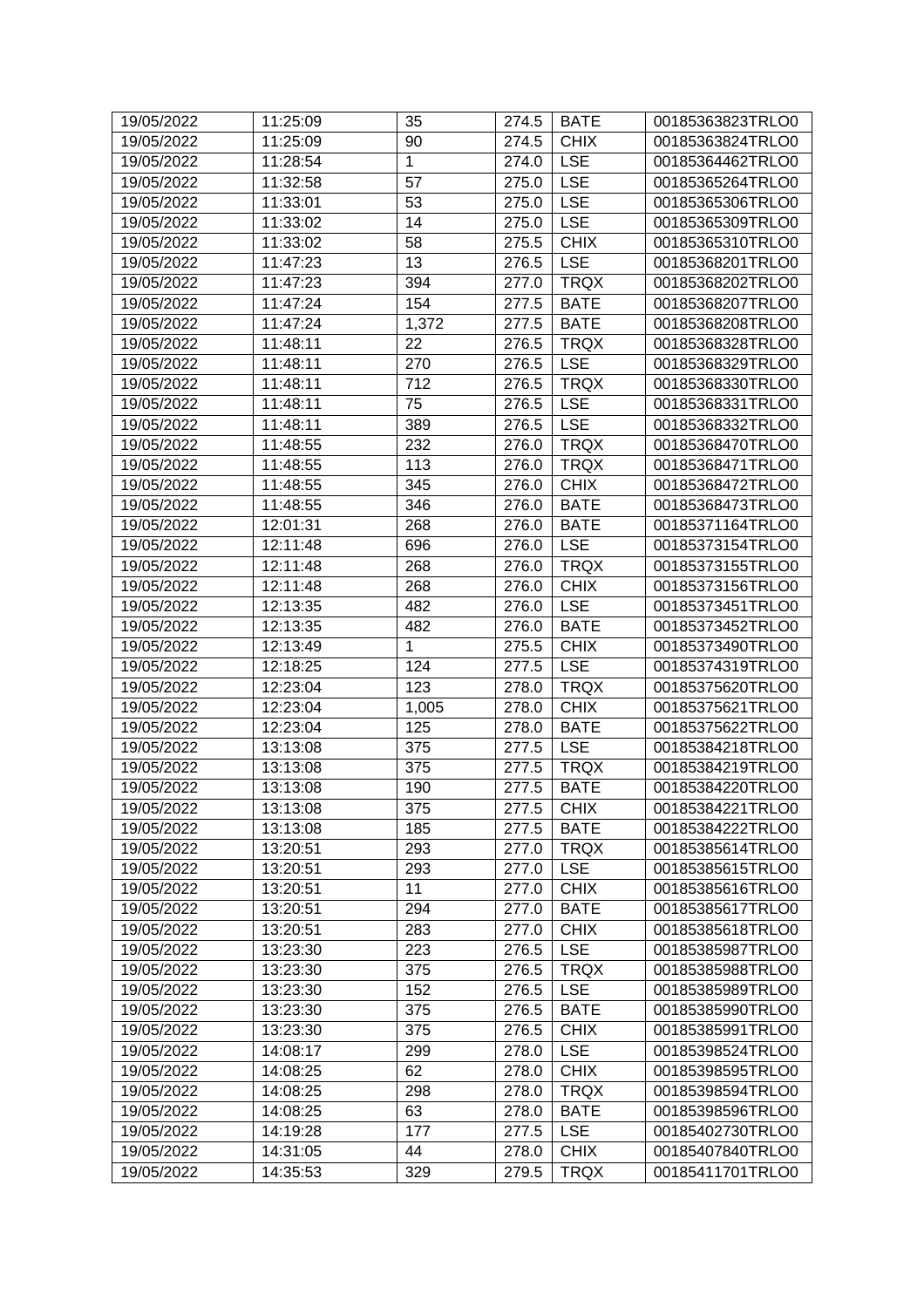| 19/05/2022 | 14:35:53 | 153 | 279.5 | <b>LSE</b>  | 00185411702TRLO0 |
|------------|----------|-----|-------|-------------|------------------|
| 19/05/2022 | 14:35:53 | 734 | 279.5 | <b>CHIX</b> | 00185411703TRLO0 |
| 19/05/2022 | 14:35:53 | 19  | 279.5 | <b>BATE</b> | 00185411704TRLO0 |
| 19/05/2022 | 14:35:53 | 330 | 279.5 | <b>BATE</b> | 00185411705TRLO0 |
| 19/05/2022 | 14:43:45 | 83  | 279.0 | <b>TRQX</b> | 00185416415TRLO0 |
| 19/05/2022 | 14:43:45 | 375 | 279.0 | <b>LSE</b>  | 00185416416TRLO0 |
| 19/05/2022 | 14:43:45 | 292 | 279.0 | <b>TRQX</b> | 00185416417TRLO0 |
| 19/05/2022 | 14:43:45 | 375 | 279.0 | <b>BATE</b> | 00185416418TRLO0 |
| 19/05/2022 | 14:43:45 | 375 | 279.0 | <b>CHIX</b> | 00185416419TRLO0 |
| 19/05/2022 | 14:47:29 | 375 | 278.5 | <b>LSE</b>  | 00185419109TRLO0 |
| 19/05/2022 | 14:47:29 | 375 | 278.5 | <b>BATE</b> | 00185419110TRLO0 |
| 19/05/2022 | 14:47:29 | 375 | 278.5 | <b>CHIX</b> | 00185419111TRLO0 |
| 19/05/2022 | 14:47:29 | 253 | 278.5 | <b>TRQX</b> | 00185419112TRLO0 |
| 19/05/2022 | 14:47:29 | 122 | 278.5 | <b>TRQX</b> | 00185419113TRLO0 |
| 19/05/2022 | 15:00:20 | 1   | 279.0 | <b>BATE</b> | 00185426323TRLO0 |
| 19/05/2022 | 15:28:50 | 375 | 280.0 | <b>TRQX</b> | 00185442566TRLO0 |
| 19/05/2022 | 15:28:50 | 375 | 280.0 | <b>LSE</b>  | 00185442567TRLO0 |
| 19/05/2022 | 15:28:50 | 374 | 280.0 | <b>BATE</b> | 00185442568TRLO0 |
| 19/05/2022 | 15:28:50 | 375 | 280.0 | <b>CHIX</b> | 00185442569TRLO0 |
| 19/05/2022 | 15:35:26 | 16  | 281.0 | <b>TRQX</b> | 00185446184TRLO0 |
| 19/05/2022 | 15:35:26 | 375 | 281.0 | <b>LSE</b>  | 00185446185TRLO0 |
| 19/05/2022 | 15:35:26 | 95  | 281.0 | <b>TRQX</b> | 00185446186TRLO0 |
| 19/05/2022 | 15:35:26 | 375 | 281.0 | <b>BATE</b> | 00185446187TRLO0 |
| 19/05/2022 | 15:35:26 | 375 | 281.0 | <b>CHIX</b> | 00185446188TRLO0 |
| 19/05/2022 | 15:35:26 | 264 | 281.0 | <b>TRQX</b> | 00185446189TRLO0 |
| 19/05/2022 | 15:36:24 | 430 | 280.5 | <b>LSE</b>  | 00185446714TRLO0 |
| 19/05/2022 | 15:36:24 | 37  | 280.5 | <b>TRQX</b> | 00185446715TRLO0 |
| 19/05/2022 | 15:36:24 | 282 | 280.5 | <b>TRQX</b> | 00185446716TRLO0 |
| 19/05/2022 | 15:36:24 | 431 | 280.5 | <b>BATE</b> | 00185446717TRLO0 |
| 19/05/2022 | 15:36:24 | 320 | 280.5 | <b>CHIX</b> | 00185446718TRLO0 |
| 19/05/2022 | 15:38:16 | 374 | 280.0 | <b>TRQX</b> | 00185447798TRLO0 |
| 19/05/2022 | 15:38:16 | 375 | 280.0 | <b>LSE</b>  | 00185447799TRLO0 |
| 19/05/2022 | 15:38:16 | 48  | 280.0 | <b>CHIX</b> | 00185447800TRLO0 |
| 19/05/2022 | 15:38:16 | 48  | 280.0 | <b>BATE</b> | 00185447801TRLO0 |
| 19/05/2022 | 15:38:16 | 94  | 280.0 | $ $ CHIX    | 00185447802TRLO0 |
| 19/05/2022 | 15:39:12 | 46  | 280.0 | <b>LSE</b>  | 00185448266TRLO0 |
| 19/05/2022 | 15:39:13 | 11  | 280.0 | <b>LSE</b>  | 00185448281TRLO0 |
| 19/05/2022 | 16:02:31 | 71  | 279.0 | <b>LSE</b>  | 00185460683TRLO0 |
| 19/05/2022 | 16:02:31 | 47  | 279.0 | <b>BATE</b> | 00185460684TRLO0 |
| 19/05/2022 | 16:02:31 | 47  | 279.0 | <b>CHIX</b> | 00185460685TRLO0 |
| 19/05/2022 | 16:02:43 | 149 | 280.0 | <b>LSE</b>  | 00185460796TRLO0 |
| 19/05/2022 | 16:02:43 | 26  | 280.5 | <b>CHIX</b> | 00185460797TRLO0 |
| 19/05/2022 | 16:02:43 | 123 | 280.5 | <b>CHIX</b> | 00185460798TRLO0 |
| 19/05/2022 | 16:16:39 | 9   | 280.0 | <b>TRQX</b> | 00185472592TRLO0 |
| 19/05/2022 | 16:16:39 | 120 | 280.0 | <b>TRQX</b> | 00185472593TRLO0 |
| 19/05/2022 | 16:16:39 | 241 | 280.0 | <b>LSE</b>  | 00185472594TRLO0 |
| 19/05/2022 | 16:16:39 | 19  | 280.0 | <b>TRQX</b> | 00185472595TRLO0 |
| 19/05/2022 | 16:16:39 | 837 | 280.0 | <b>LSE</b>  | 00185472596TRLO0 |
| 19/05/2022 | 16:16:39 | 149 | 280.0 | <b>BATE</b> | 00185472597TRLO0 |
| 19/05/2022 | 16:16:39 | 125 | 280.0 | <b>CHIX</b> | 00185472598TRLO0 |
| 19/05/2022 | 16:21:49 | 613 | 279.5 | <b>LSE</b>  | 00185477675TRLO0 |
| 19/05/2022 | 16:21:49 | 441 | 279.5 | <b>TRQX</b> | 00185477676TRLO0 |
| 19/05/2022 | 16:21:49 | 172 | 279.5 | <b>TRQX</b> | 00185477677TRLO0 |